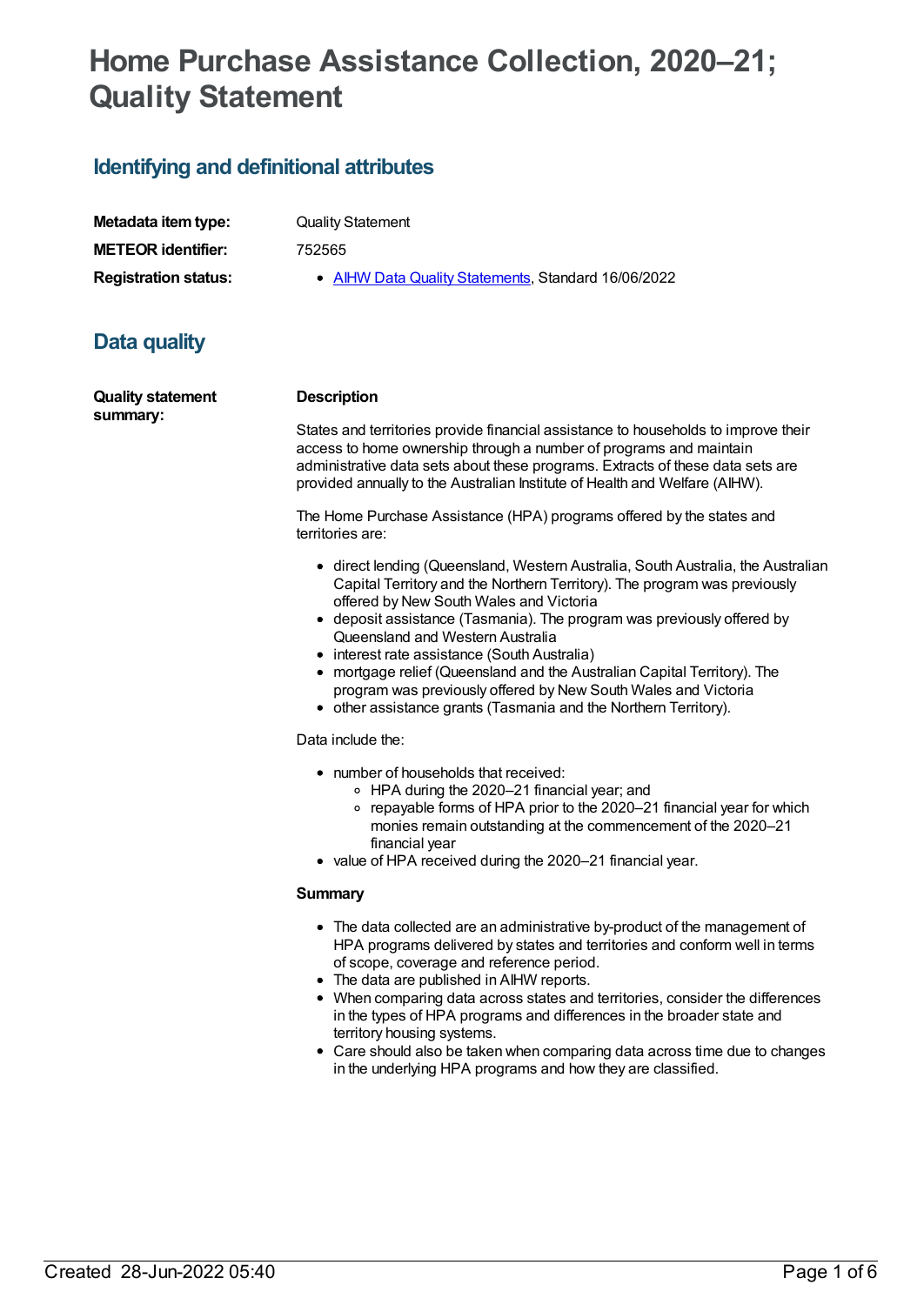| Institutional environment: | The Australian Institute of Health and Welfare (AIHW) is an independent corporate<br>Commonwealth entity under the <b>Australian Institute of Health and Welfare Act</b><br>1987 (AIHW Act), governed by a management board and accountable to the<br>Australian Parliament through the Health portfolio.                                                                                                                                      |
|----------------------------|------------------------------------------------------------------------------------------------------------------------------------------------------------------------------------------------------------------------------------------------------------------------------------------------------------------------------------------------------------------------------------------------------------------------------------------------|
|                            | The AIHW is a nationally recognised information management agency. Its purpose<br>is to create authoritative and accessible information and statistics that inform<br>decisions and improve the health and welfare of all Australians.                                                                                                                                                                                                         |
|                            | Compliance with the confidentiality requirements in the AIHW Act, the Privacy<br>Principles in the <b>Privacy Act 1988</b> (Cth), and AIHW's data governance<br>arrangements ensures that the AIHW is well positioned to release information for<br>public benefit while protecting the identity of individuals and organisations.                                                                                                             |
|                            | For further information, see the AIHW website https://www.aihw.gov.au/about-us,<br>which includes details about the AIHW's governance<br>(https://www.aihw.gov.au/about-us/our-governance) and vision and strategic goals<br>(https://www.aihw.gov.au/about-us/our-vision-and-strategic-goals).                                                                                                                                                |
|                            | The AIHW receives, compiles, edits and verifies the data in collaboration with<br>states and territories. The finalised data sets are signed off by the states and<br>territories and used by the AIHW for reporting, analysis and approved ad hoc data<br>requests. Requests for jurisdiction-level data releases must be signed off by the<br>relevant state or territory.                                                                   |
| <b>Timeliness:</b>         | The reference period for the HPA data collection is based on the financial year<br>(ending 30 June). The specific reference period for these data is 2020-21.                                                                                                                                                                                                                                                                                  |
| <b>Accessibility:</b>      | Data are reported in the AIHW's annual <i>Housing assistance in Australia</i> reports.                                                                                                                                                                                                                                                                                                                                                         |
|                            | Users can request additional disaggregation of data which are not available online<br>or in reports (subject to the AIHW's confidentiality policy and state and territory<br>approval) via the AIHW's online data request system at<br>https://www.aihw.gov.au/our-services/data-on-request. Depending on the nature of<br>the request, access to unpublished data may also incur costs or require approval<br>from the AIHW Ethics Committee. |
|                            | General enquiries about AIHW publications can be directed to info@aihw.gov.au.                                                                                                                                                                                                                                                                                                                                                                 |
| Interpretability:          | Metadata and definitions relating to this data source can be found in the <i>Home</i><br>purchase assistance data set specification 2013-                                                                                                                                                                                                                                                                                                      |
|                            | Supplementary information can be found in the housing collection data manuals,<br>which are available on request.                                                                                                                                                                                                                                                                                                                              |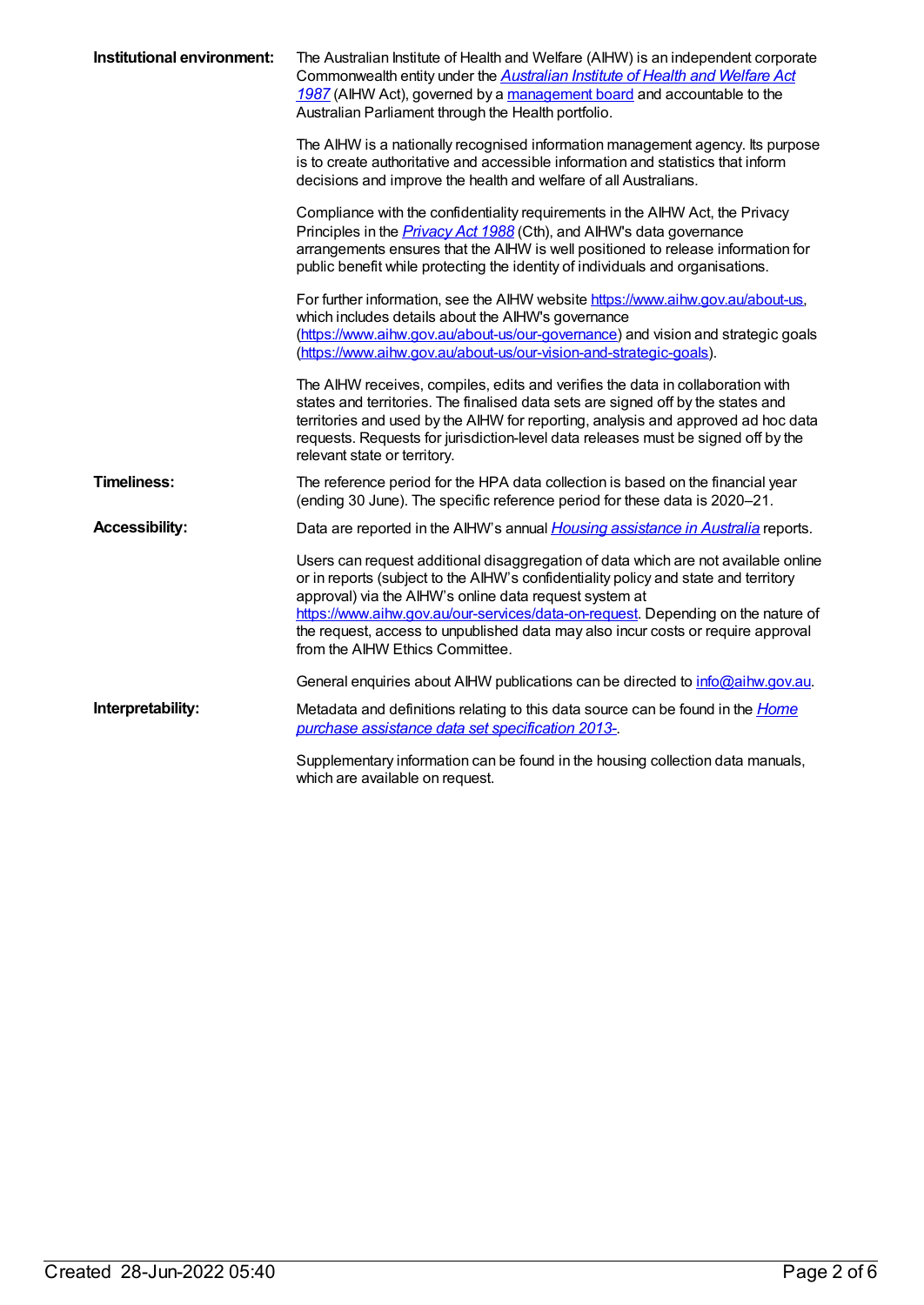**Relevance:** The data collected are an administrative by-product of the management of HPA programs run by the states and territories and conform well in terms of scope, coverage and reference period.

> HPA, for the purpose of this collection, relates to the provision of financial assistance to enable households to improve their access to home ownership and includes:

- direct lending (including government loans, shared equity loans and bridging loans)
- deposit assistance
- interest rate assistance
- mortgage relief
- other assistance grants.

#### It excludes:

- non-financial assistance, e.g. home purchase advisory and counselling services
- home renovation/maintenance services
- any assistance that does not directly facilitate the purchase of a home
- relocation or start up assistance
- the provision of housing or any share of it
- any expense incurred in providing assistance to a household that is not the value of financial assistance received directly by the household
- any aspect of a shared equity loan that is not direct lending, deposit assistance, interest rate assistance, or mortgage relief.

In-scope households are those that received:

- HPA assistance in the 2020–21 financial year, and
- repayable forms of HPA provided prior to the 2020–21 financial year for which monies remain outstanding at the commencement of the 2020–21 financial year.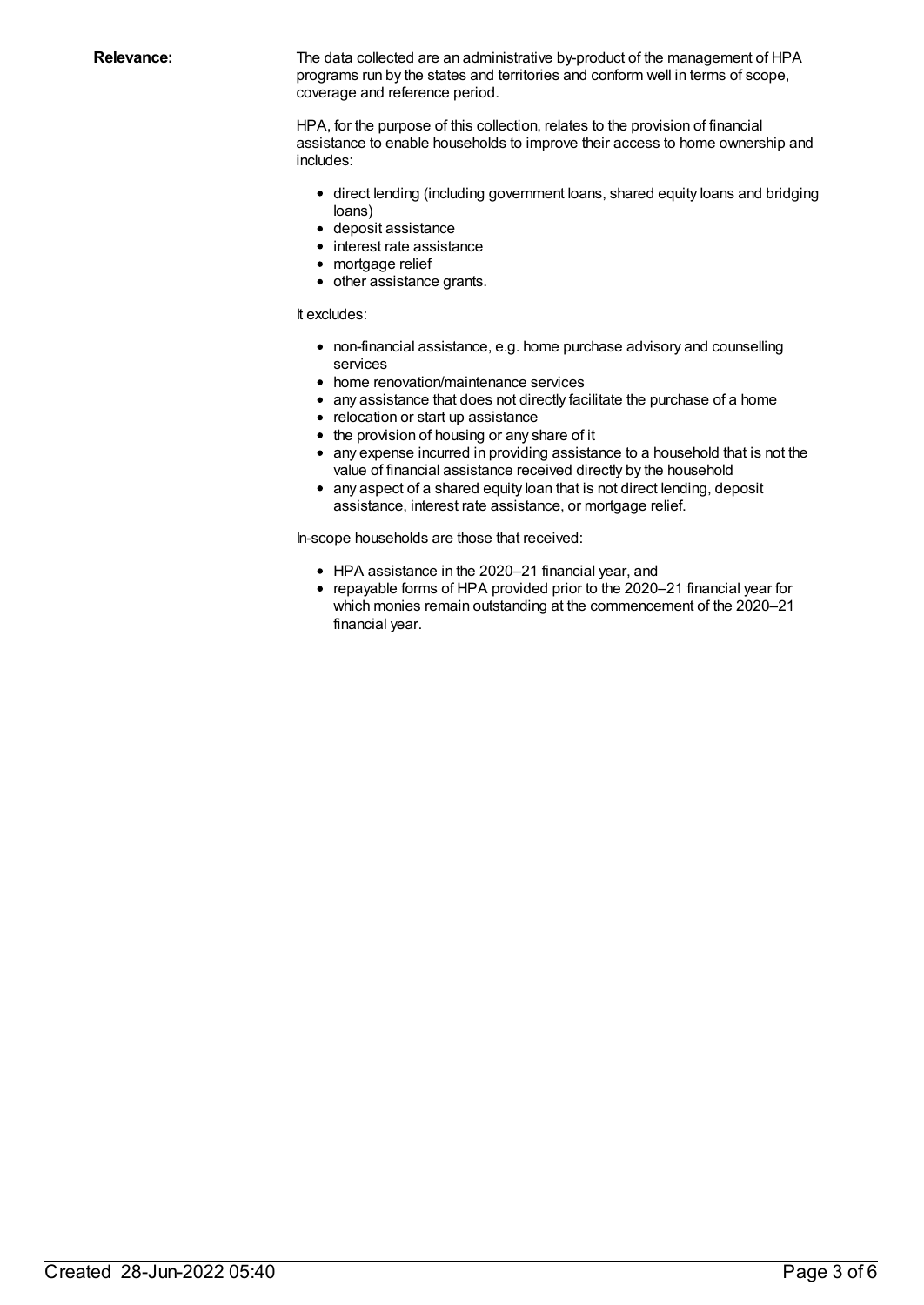**Accuracy:** There are known accuracy issues with the data collected:

- The administrative data sets from which this collection is drawn have inaccuracies to varying degrees including missing data and data coding or recording errors.
- Not all states and territories collect all data items.
- Information about the Indigenous status of the household is not collected for some programs within the HPA collection. Approximately 10% of all households reported in the 2020–21 collection had an unknown Indigenous status. As a result, caution should be taken when interpreting data relating to Indigenous people.

### *State- and territory-specific issues:*

### **New South Wales**

• Indigenous status of the household is an under count as it is not collected for some programs.

### **Victoria**

- Indigenous status is not collected.
- Gross weekly income is not available.

# **Queensland**

- Indigenous status is not collected.
- Weekly income is collected at time of application. Ongoing income reviews are not conducted unless the borrower advises of a change in circumstance. Therefore, weekly income details are only current for households that received assistance in the 2020–21 financial year.

### **Western Australia**

- Gross weekly income is assessed as the latest annual household income divided by 52 weeks. Gross weekly income is not available for all loans mainly due to the age of loans and the age of the system.
- Indigenous status is unavailable for a number of records due to the age of the loans.

# **Tasmania**

Tasmania offers a program called 'Home Share', which is a shared equity loan program for households with low to moderate income. The data for this scheme have been classified by Tasmania as 'other assistance grants' rather than 'direct lending' because the scheme also offers assistance with fees and maintenance.

# **Australian Capital Territory**

Gross weekly income is only available for 1 record in the 2020–21 collection. Income details are unknown for the direct lending program that closed to new applicants in 1996. Income details are not available for households accessing the current direct lending scheme because public housing tenants accessing this scheme were paying market rent and therefore not required to provide income details. Income eligibility for a shared equity loan is assessed by the lending bank.

# **Northern Territory**

- Indigenous status is not collected.
- Gross weekly income is not available.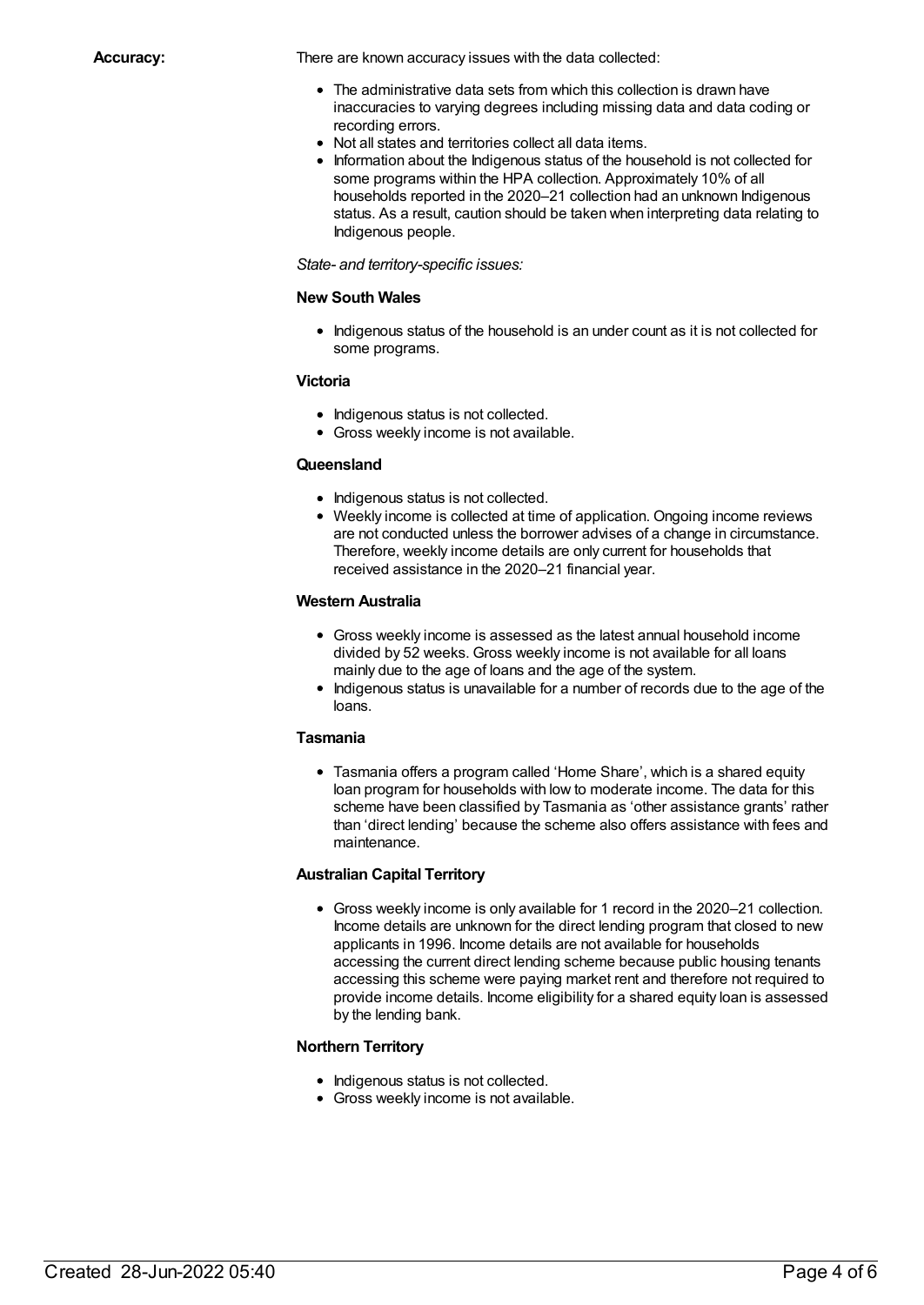**Coherence:** States and territories may publish their own analysis of home purchase assistance data, which may vary in scope from this collection.

> Differences in the data collected, including which records are included or excluded from a calculation, affect the coherence of the output and comparisons between states and territories.

Coherence over time has also been affected by changes in methodology:

- For example, Home Purchase Advisory and Counselling Services have been excluded from the collection since 2009–10, meaning comparisons with years prior to 2010–11 should be made with caution.
- Since 2017–18, remoteness area (RA) is determined using the Australian Bureau of Statistics (ABS) 2016 RA classification. Previous years used the 2011 RA classification. Care is therefore required when comparing remoteness data across time.

The gross weekly household income is at the time of application with the following exceptions:

- New South Wales data are collected a number of times throughout the course of the loan. The gross weekly household income is a requirement for the application. A Statement of Income, Assets & Liabilities can also be issued when trying to organise the monthly repayments. This can be issued multiple times if a request to vary repayments is received. The most recent record is used for reporting.
- Victoria and the Northern Territory not provided.

*State- and territory-specific issues:*

#### **New South Wales**

• Indigenous status of the household is an under count as it is not collected for some programs. For programs no longer offered to new applicants, data are not updated to reflect the current household status.

#### **Western Australia**

- From the 2011–12 collection period, there were significant changes in how data were collected:
- 'Other' assistance reflected waived mortgage insurance on direct lending. Prior to the 2011–12 collection, 'other' assistance reflected loans that funded the state's share of equity in the shared equity dwellings.
- The number of households assisted through direct lending reflects both households issued loans in the current financial year and households issued loans in a previous year that had outstanding balances on that assistance. Prior to the 2011–12 collection, only households issued loans within the current financial year were reported.
- Households with current loans issued before October 2009 with a relatively low variable rate are reported as having received direct lending assistance. Prior to 2011–12, these households were reported as having received interest rate assistance. Therefore, Western Australia data from previous years are not directly comparable to data from 2011–12 and onwards.
- In 2014–15, a larger number of households identified themselves as Indigenous than in previous years, reflecting better quality data than in previous reporting periods.

#### **Australian Capital Territory**

- A shared equity scheme, which commenced in 2007, was included for the first time in the 'direct lending' category in 2018–19.
- The ACT offers a land rent scheme, which is not reported in this collection.

# **Source and reference attributes**

**Submitting organisation:** Australian Institute of Health and Welfare